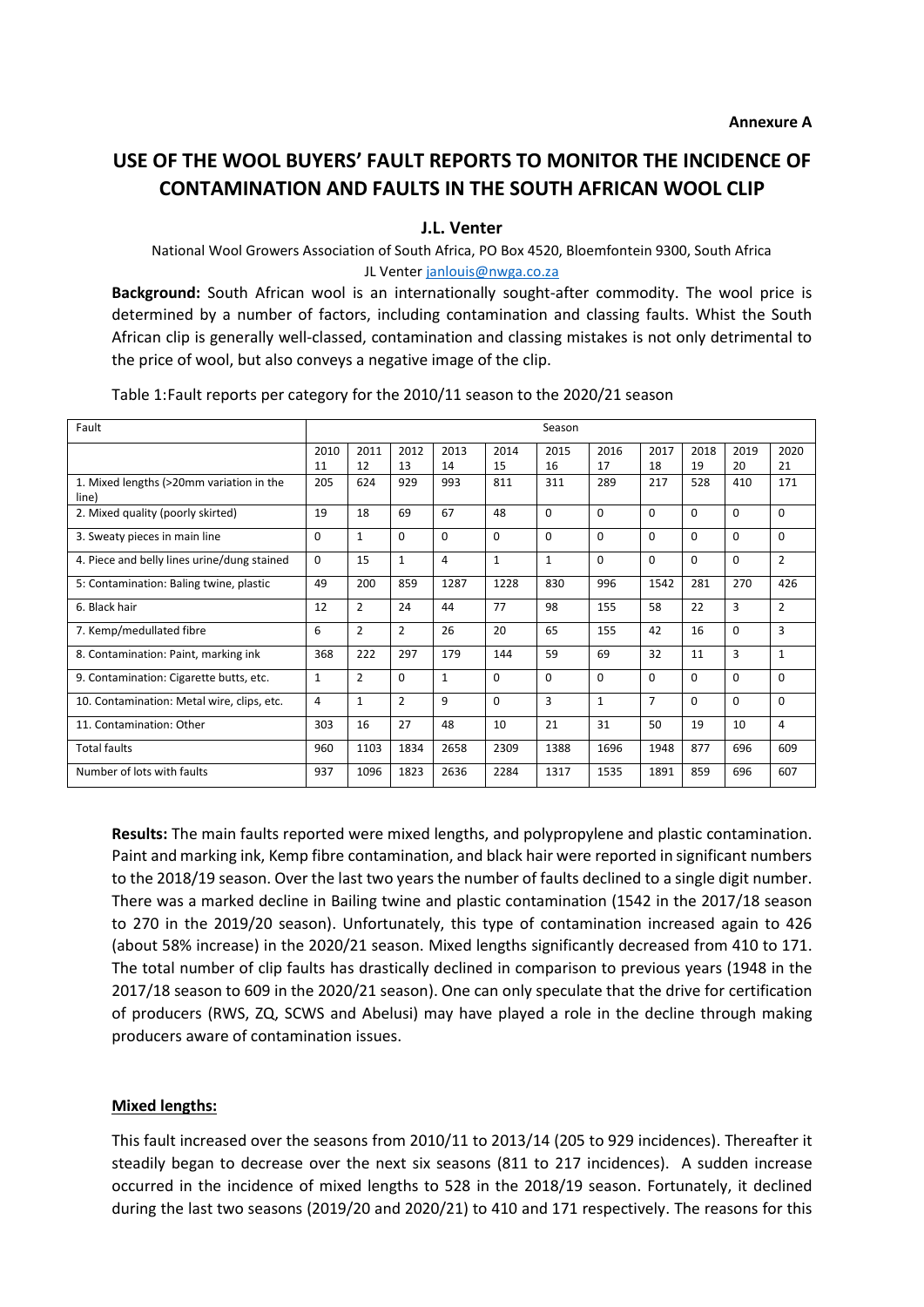aren't clear but the main types where mixed lengths usually occur is in the lamb's wool lines. (See fig 1)



Fig 1: Incidence of mixed lengths over the 2010/11 to 2020/21 seasons

#### **Polypropylene, baling twine and plastic**

The incidence of polypropylene, baling twine, and plastic contamination increased dramatically from the 2010/11 season to the 2013/14 season (49 to 1297 incidences). Following a fine introduced by the industry for this type of contamination, incidence decreased to 1228 in the 2014/15 season and to 811 in the 2015/16 season. Unfortunately, in the 2016/17 and 2017/18 seasons this type of contamination increased again to 996 in the 2016/17 season and to an all-time high of 1542 in the 2017/18 season. This dropped significantly during the 2018/19 and 2019/20 season (281 and 270 respectively). Unfortunately, the past season saw an increase of 58% in this type of contamination (270 to 426). Producers must be very careful with a high incidence rate of these contaminants, as it tarnishes the appeal of the SA Clip. The western part of the production area, due to the ongoing drought, received a large quantity of bales for drought relief purposes. This may have played a role in in the significant increase in contamination.

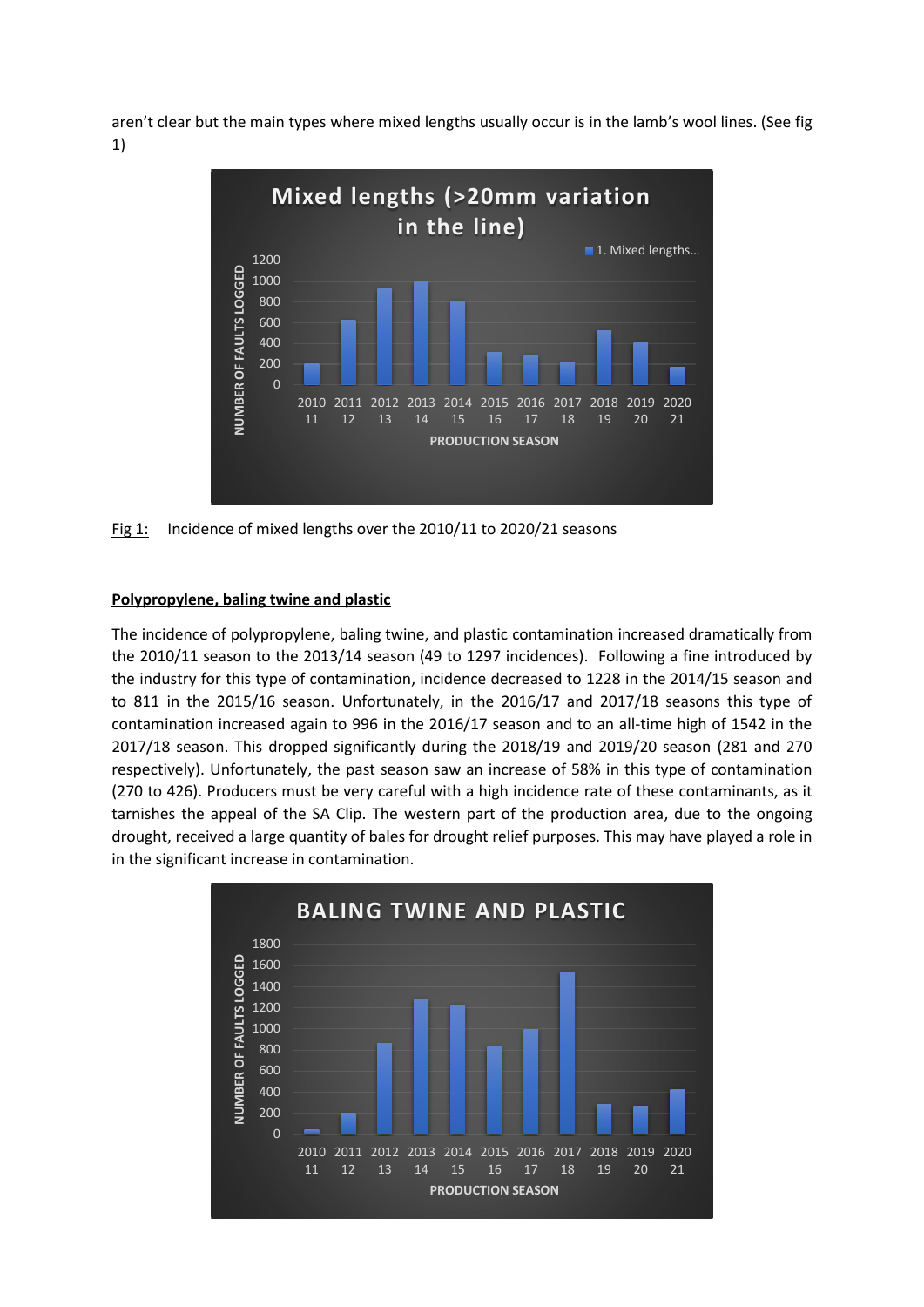Fig 2: Incidence of Bailing twine, Polypropylene, and plastic contamination over the 2010/11 to 2020/21 seasons

### **Paint and marking ink**

Paint and marking ink contamination consistently decreased over this period (368 in 2010/11 to 1 incidence in 2020/21).

Producers reacted well to the efforts of brokers and extension personnel to curb this type of contamination.



Fig 3: Incidence of paint and marking ink contamination over the 2010/11 to 2018/19 seasons

# **Kemp/medullated fibres**

Kemp steadily increased over this period until the 2016/17 season (6 in 2010/11 to a high of 155 incidences in the 2016/17 season). The incidences then dramatically decreased over the next 4 seasons, with 3 incidences reported for the 2020/21 season.